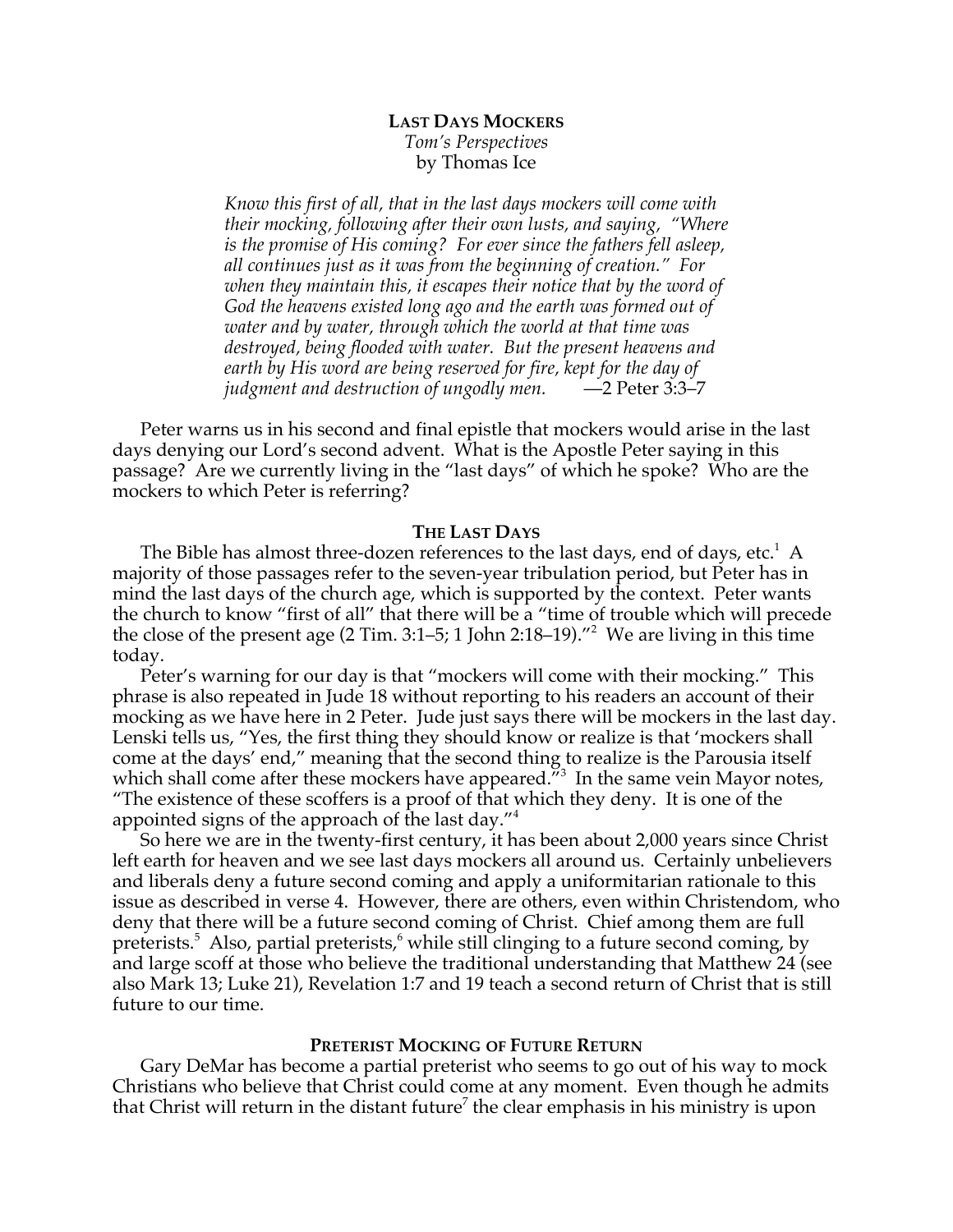why Jesus cannot return in our day and mocking those who believe He can. "We are not end-time scoffers,"8 insists DeMar. Oh really?

In his book *Last Days Madness*, DeMar tells the story from Aesop's fable of the shepherd boy who cried wolf and declares, "In the same way the people of God—the sheep—are harmed by continual shouts of 'the end is near!'"<sup>9</sup> He continues, "By crying wolf and being wrong each time, the church is perceived as unreliable."<sup>10</sup> The fact of the matter is that Christ's return is a one-time event. Just because some have been wrong in the past does not prove that He will not return in the future. That is the point Peter makes in 2 Peter 3 when he notes that such an assumption is undermined by what the mockers willingly ignore (3:5). They ignore God's past intervention in history when He created the world and judged it globally at the Flood (3:5–6). Just as in Aesop's fable, the wolf did come, so also, Jesus will return one day in the future. Just because Jesus has not returned in the past does not mean he will not in the future.

### **THE DISSOLUTION OF THE HEAVENS AND EARTH**

DeMar does not think that last days mockers will ever come in the future since he believes that the 2 Peter 3 passage was fulfilled by A.D. 70. "But the day of the Lord will come like a thief, in which the heavens will pass away with a roar and the elements will be destroyed with intense heat, and the earth and its works will be burned up" (2 Pet. 3:10). He says, "the coming judgments were near for those who first read Peter's letter. The scoffers were alive and well in the first century. People have a right to mock and scoff when they read that Jesus was to come within a generation and nearly 2000 year have passed."<sup>11</sup> Are there no last days scoffers in our day? How could there be last days scoffers in our day if 2 Peter 3 was fulfilled 2,000 years ago? However, has 2 Peter 3 already been fulfilled?

A first century fulfillment is so bizarre that even fellow partial preterists do not agree with DeMar on this point. Ken Gentry has given five reasons why 2 Peter 3 will be future and was not fulfilled in the first century. "First, the thrust of the book seems to promote a spiritual *perseverance* in anticipation of the historical long run—a long run that ends up in the eternal new creation,"<sup>12</sup> notes Gentry. "Second, the mockers scoff at the promised second advent of Christ due to the long wait associated with it (2 Pet. 3:2–4, 9). Despite the trials to come soon (2:9), Peter even suggests it may be thousands of years before Christ's return, in that the delay is based on God's time rather than man's . . . (3:8)."<sup>13</sup> When one realizes that 2 Peter was written within four to five years from the time that DeMar says it was fulfilled, there would hardly be reasonable time for any fulfillment.

"Third, the longsuffering of the Lord is due to a process that is necessarily age-long .  $(2$  Pet. 3:9)  $\ldots$  (2 Pet. 3:15a). The process of calling the 'all' to 'repentance' unto salvation is one that spans the entire inter-advental era and is still continuing today."<sup>14</sup> So if DeMar's view were true, then there was only a four to five year window of opportunity for salvation. Gentry further notes, "The way that we 'hasten the coming of the day of God' (3:12) is by evangelistic endeavor."<sup>15</sup> DeMar's first century fulfillment view makes no sense and is not workable at all in light of this passage. "Fourth, the reference to the unraveling and conflagration of the heavens and the earth is expressly tied to the material creation. Hence, it seems clearly to refer to the consummation and not to A.D.  $70.^{''16}$  "Fifth, the strong detailed language of the destruction of the heavens and the earth seems to go beyond apocalyptic imagery, referring to the actual consummation . . . (2 Pet. 3:10) . . . (3:12).<sup>747</sup> This final point is such an understatement.